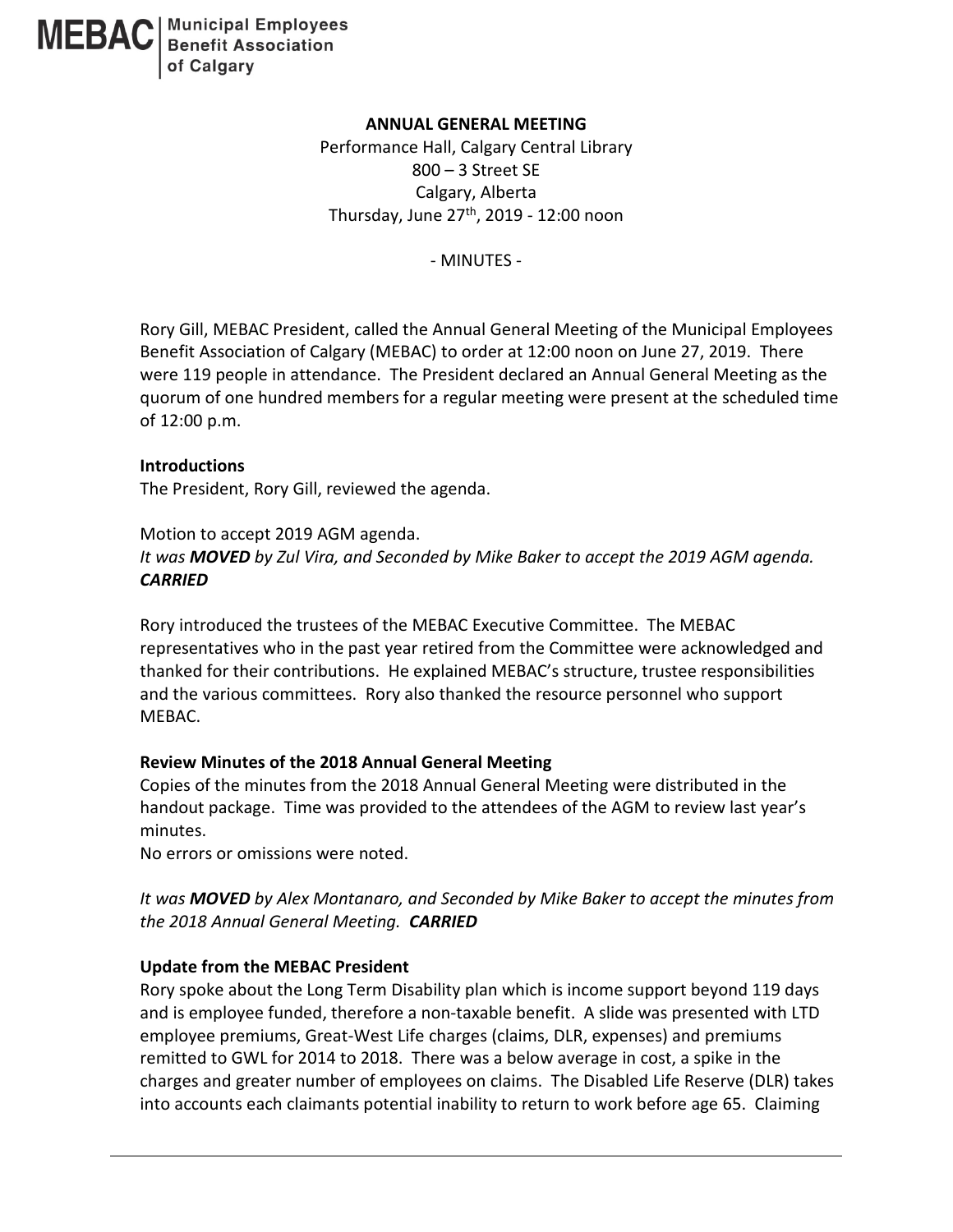demographic have been shifting to younger employees and longer claim periods. Currently MEBAC is working with The City to address wellness strategies, solutions and steps to be taken.

# **2018 MEBAC Financial Statements**

MEBAC Treasurer, Anthony Montanaro presented the 2018 Financial Results for MEBAC. Operating Plan

- Number of MEBAC members in 2018 14,786; Dependents 24,761 Total 39,547
- Total Member Contributions in 2018 were \$33.6 Million and Paid Benefits were \$37.8 Million. Paid benefits exceeded contributions by \$4.2 Million primarily due to the increases in the DLR reserve of \$2.6 Million and health and dental rates being subsidized by the Operating reserve of \$1.5M.
- Investment returns were down in 2018 mainly due to continued volatility in the Canadian and US equity markets.
- LTD benefits are 79% of MEBAC's costs, 7% for Dental, 9% for Health, 4% for Optional Group Life and 1% for General and Admin.
- Total reserves in 2018 were \$33.9 Million, down from \$40.4 Million in 2017. The unrestricted Operating Reserve which MEBAC governs, can be used for rate stabilization, claims fluctuations, operating deficits, future benefits and/or benefit enhancements. The target balance for this reserve is 15-25% of the current year's expenditures, for 2018 this reserve balance was at 22%, down from 32% in 2017.
- A review of the supplemental information reflected that paid benefits exceeded member contributions by \$461.00 per member in 2018.

# Pre'95 LTD Plan

• There were 9 claimants in the Pre-95 LTD plan which is set to wind-up in 2029. Every year an actuarial valuation of the plan's funding obligations is completed. Current funding meets the plans funding obligation.

## Motion to Accept Financial Report

*It was MOVED by Zul Vira, and Seconded by D'Arcy Lanovaz to accept the 2018 Financial Report. CARRIED*

## **2018 City of Calgary Core Benefit Plan Financial Statements**

David Andrews, Finance Leader, presented the 2018 City of Calgary Core Benefit Plan Financial Statements.

- The City is responsible to fund Sickness and Accident, Group Life Insurance, Health Spending Account, a portion of extended health and dental, as well as 75% funding of pre '95 LTD reserve.
- The City contributed \$102 Million for benefits to eligible employees. Sickness & Accident 44%, Group Life Insurance 4%, Dental 16%, Health 30%, Health Spending Account 5% and General & Admin costs 1%.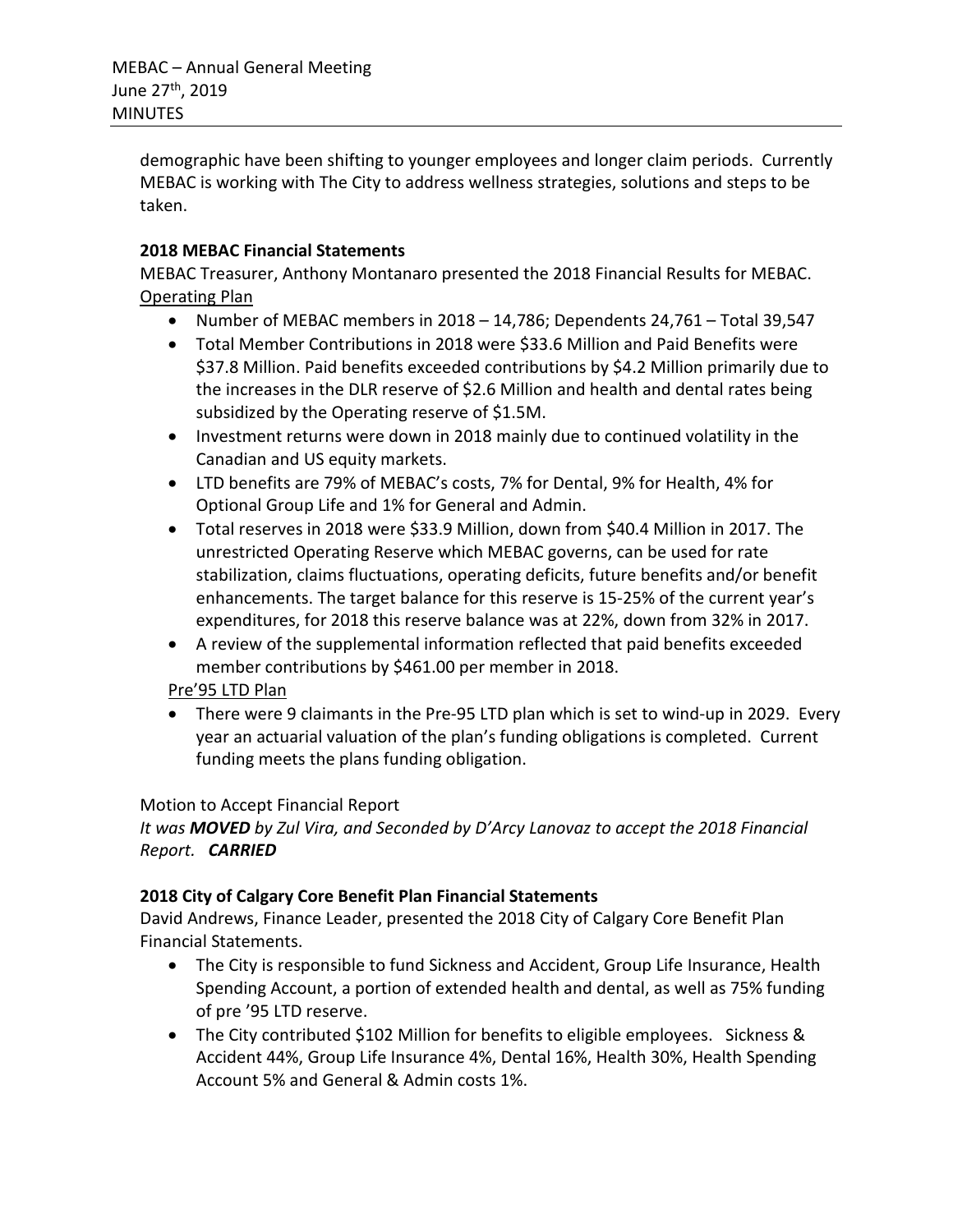• Total costs of MEBAC and Core plan benefits together were \$143Million in 2018; The City portion was 72% and the employee/MEBAC portion was 28%.

### **Appoint 2019 Auditor**

The President explained that MEBAC and The City have historically used Deloitte LLP as auditor for the MEBAC Operating Plan and Pre'95 Long term disability plan.

Motion to accept Deloitte LLP as the 2019 MEBAC Auditor *It was MOVED by Cindy Munn, and Seconded by Gillian Gibbs-Gray to accept Deloitte LLP as the 2019 MEBAC Auditor. CARRIED*

### **Executive Committee Activity Report for 2018 and Ongoing Business**

The President provided an overview of the Executive Committee activity report for 2018.

- MEBAC has supported ongoing training of Board members to ensure the Board remains knowledgeable and up to date on good governance practices. Training mainly through International Foundation of Employee Benefit Plans (IFEBP).
- Completion of Benefit Negotiations with The City. Expires at the end of this year.
- MEBAC completed a review of its Investment Manager, Franklin Templeton as a fiduciary duty. The Investment Manager and their strategy met MEBAC's needs, so continuing with relationship.
- On-going strategy of managing Long Term Disability contract. Partnering with The City to look at strategies that can be implemented to help positively influence LTD claims experience.

### **New Business**

No new business noted.

Rory spoke more about the Long Term Disability plan. That the costs are borne by members and that they had to raise rates in 2019 to 2.85%, which was a significant increase. Demographic trends – younger and longer duration on LTD. Number of Maintenance claims (claims in which there is no reasonable expectation to return to work before the age of 65) have increased and includes younger members. This has been a 3 year trend which is continuing. Would like to ensure delivery of best plan and best return on contributions. Review of plan design and a Joint project with The City to examine interventions during the S&A period. Looking to find ways to increase positive health outcomes for employees and their ability to return to work early. 35-40% of claims are mental health. Early intervention will have better results. Consultants have found a company where an employee can see a psychologist face to face within 8-15 days. The company provides a full intake assessment and provides guidance and recommendations to family physicians for treatment going forward.